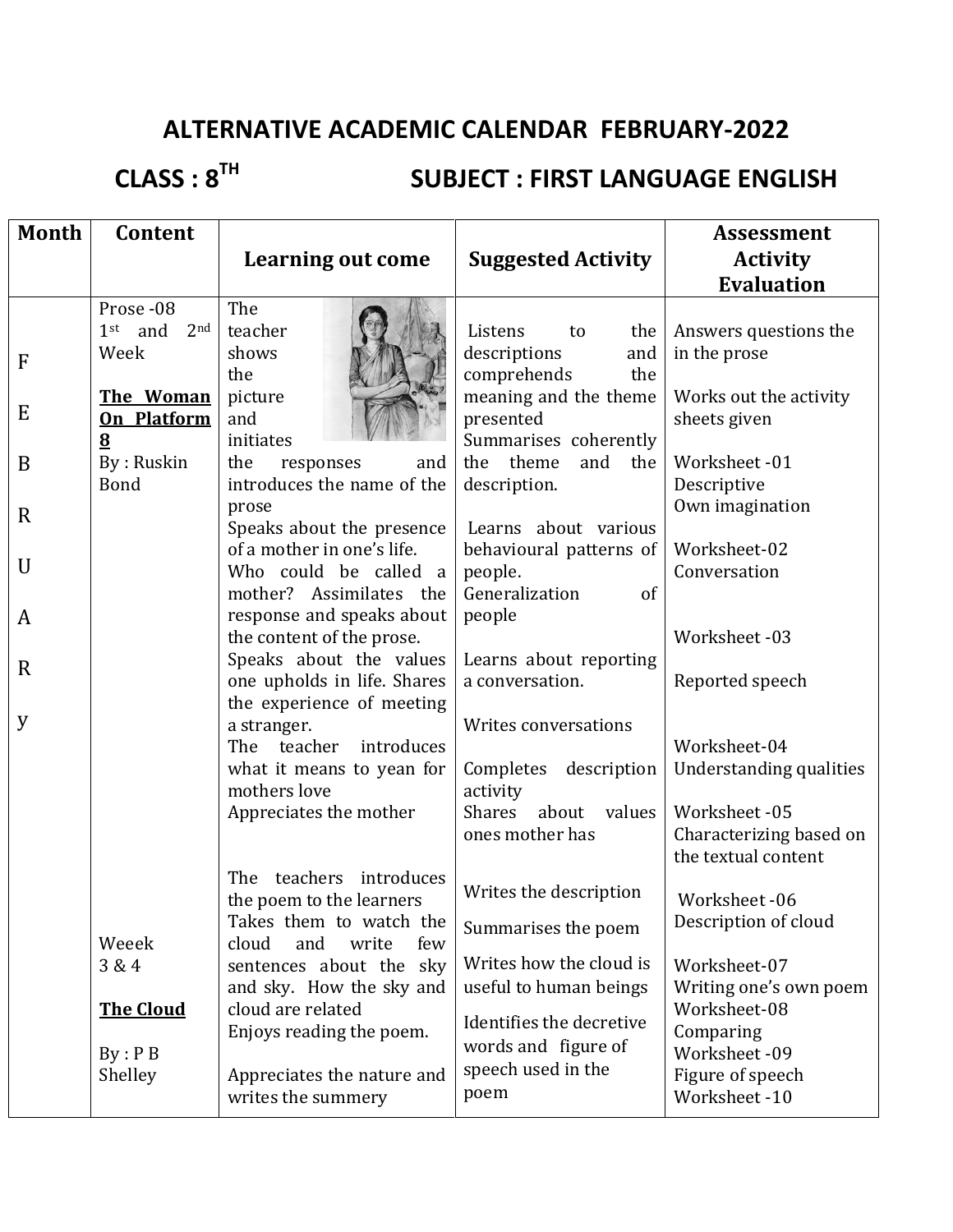| Compares<br>the poem<br>with | Matching with meaning |
|------------------------------|-----------------------|
| poems<br>otnei               |                       |

Worksheet-01

You have come across many people in your life while travelling or in a celebration on your way to school based on that write a description of the women given below. You may use your own expressions.

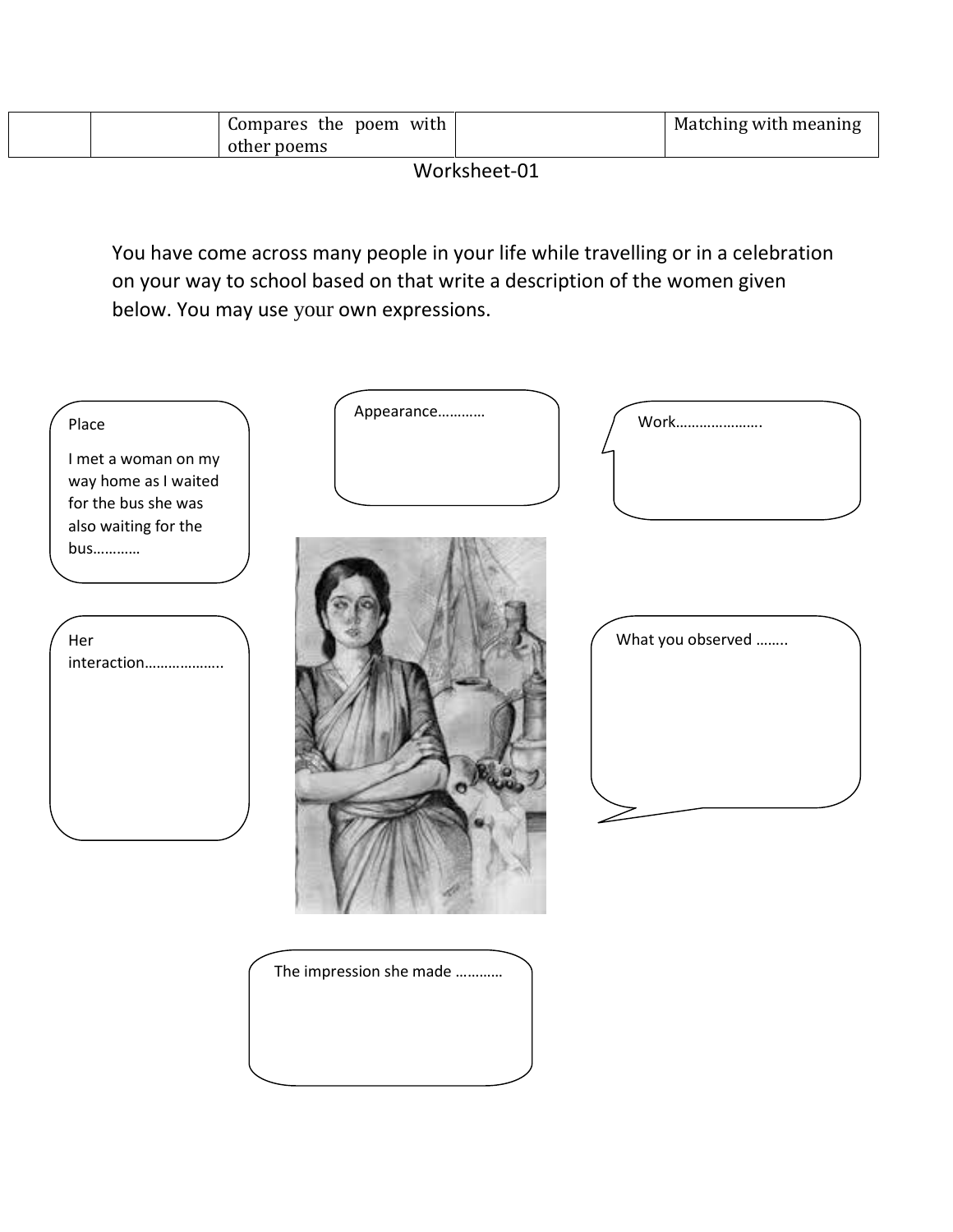#### Worksheet -02

Engage your imagination

The story ends with Arun and Satish departing to their destiny. The two women still on the platform. Imagine and write a conversation between these two women about their family and children. (End the conversation with the woman revealing her identity)

Satish's mother: It was nice to meet you Mrs....... (Give a Name)

Woman : I am glad to meet you too.

Satish's mother: your son seems to be smart

Woman : yes he is

Satish's mother : where do you live

Woman : I live nearby,

Satish's mother:

Woman :

Satish's mother:

Woman :

Satish's mother :

Woman :

Satish's mother : Oh! That means you are not Arun's mother? Are you just a stranger to him?

Woman: yes, I just met Arun, not all strangers are not bad you see, we can't generalise people.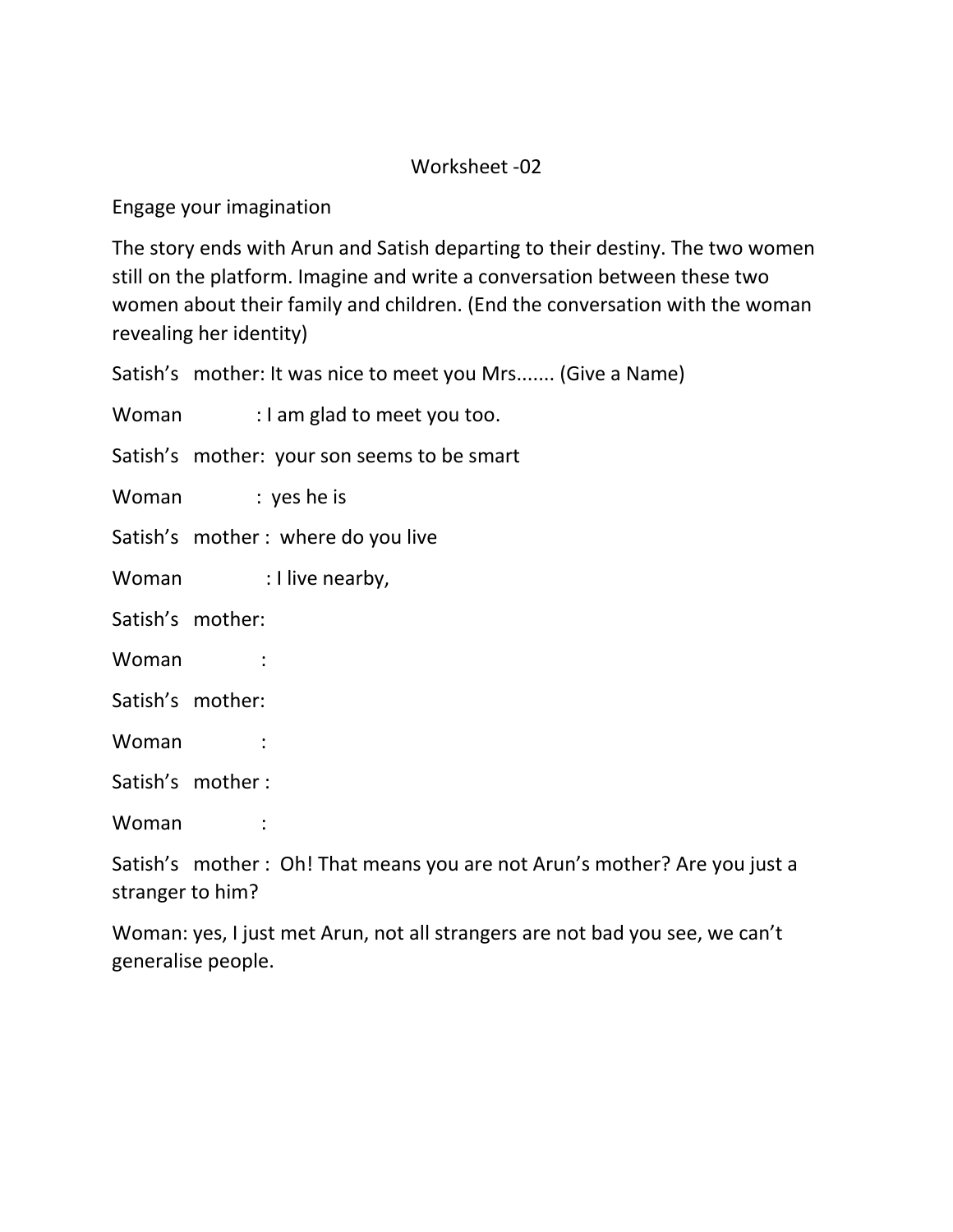#### Work sheet -03

Imagine that the Satish's mother returned home that night and narrated incident that took place on the platform to her friend. How would her friend report that incident. Complete the paragraph (Use reported speech use simple past tense)

1. Last night Satish mother went to Ambala railway station to.............. her son off to his boarding school. ....... met his classmate Arun who ....... waiting for the train. She thought he was alone waiting for the train. But she ......... a woman accompanying him and she said that she was his mother. As it was midnight she ............... (advise) him to be careful about the strangers, and it was not ...... (safety) to leave the children alone. They waited for the train for a long-time. When the train................( arrive).we .......... (sent) the children and bid them good bye. Later the two women continued their conversation, in the course of which she was ................ (surprise) to know the woman was a good hearted stranger, who ----------------- (accompaniment ) Arun that night. The woman also ....... ..........( advise) her not to generalise that all strangers are not to be trusted.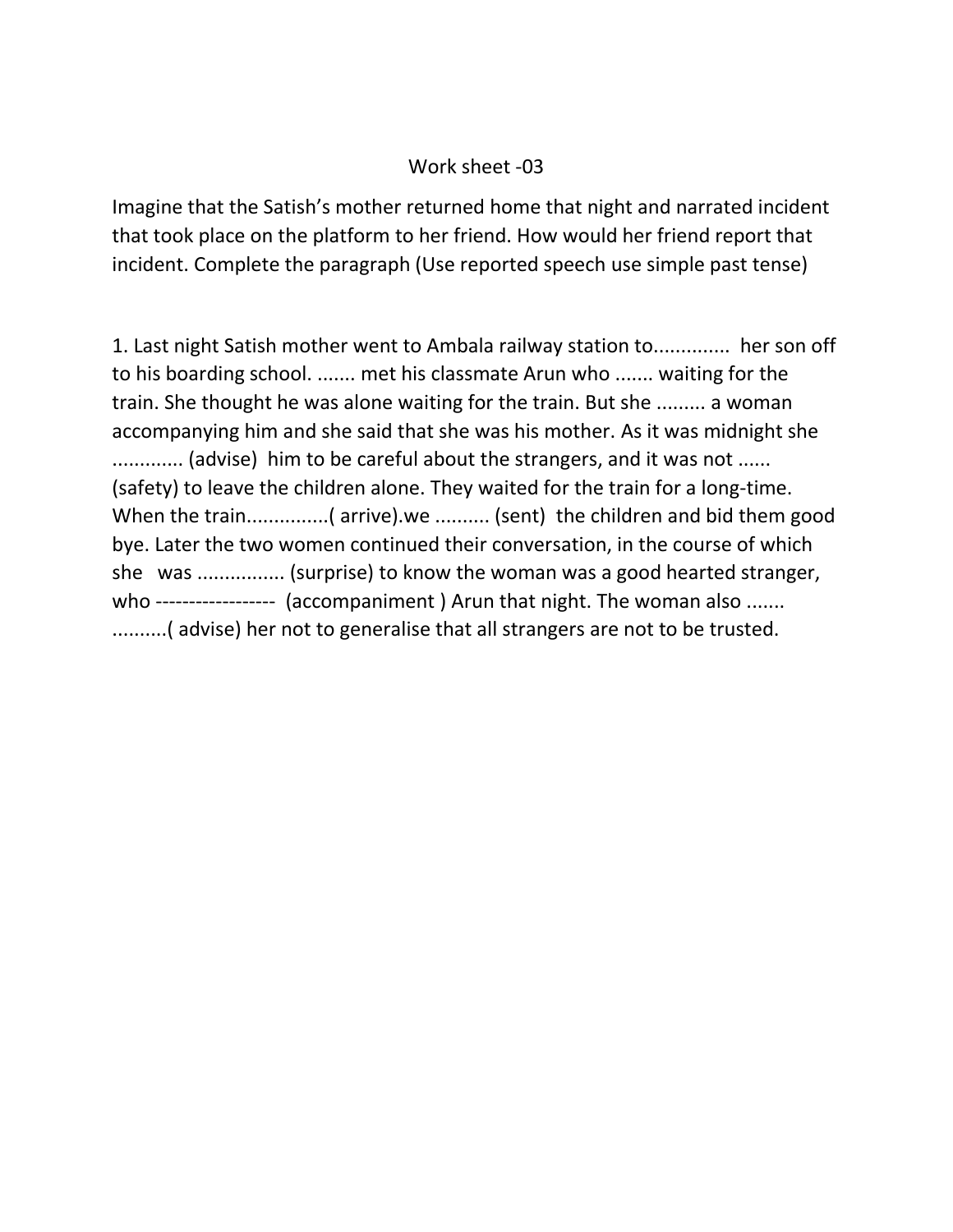Father: How was the paper? Son : It was easy. I could solve all the problems. Father: Start preparing for the economics paper. You do not have much time left

Son: Yes father, I shall immediately start.

#### Worksheet-04

There are few words given, based on their usage divide them and write them under columns given

1. (Unforgiving , gentle, compassionate, kind , Predatory., humble, optimistic, empathy, aggressive, Vindictive, patient, courage, loyalty, confident ,trustworthy, ,adventurous, innovative helpful, rude, dependable, Sarcastic arcissistic.,Manipulative,Judgmental,dishonest.)

|    | SI No   Desirable quality | Not desirable quality |
|----|---------------------------|-----------------------|
| 01 | Gentle                    | Aggressive            |
|    |                           |                       |
|    |                           |                       |
|    |                           |                       |
|    |                           |                       |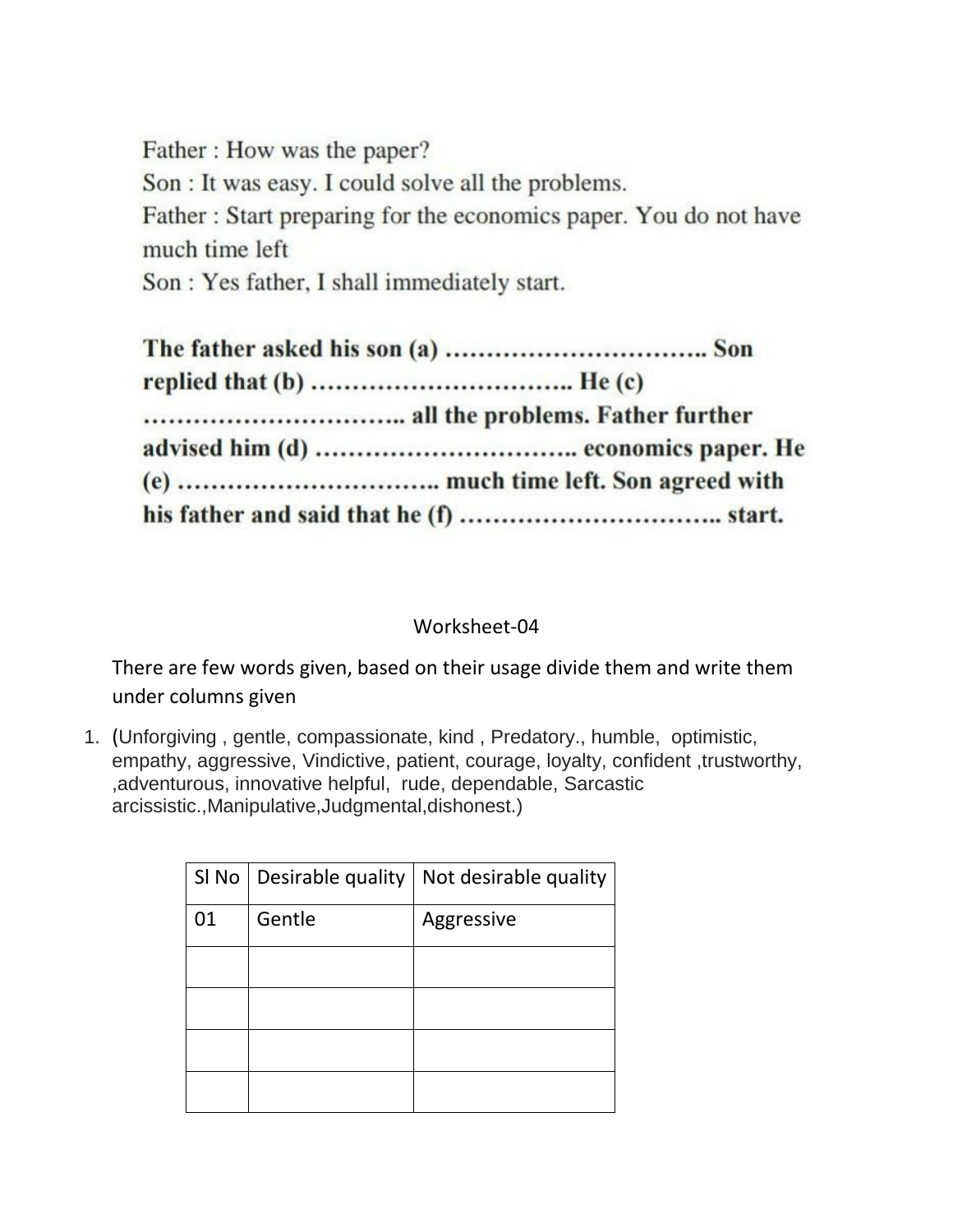Worksheet -05

Write few sentences about these two women

Woman on the platform ............

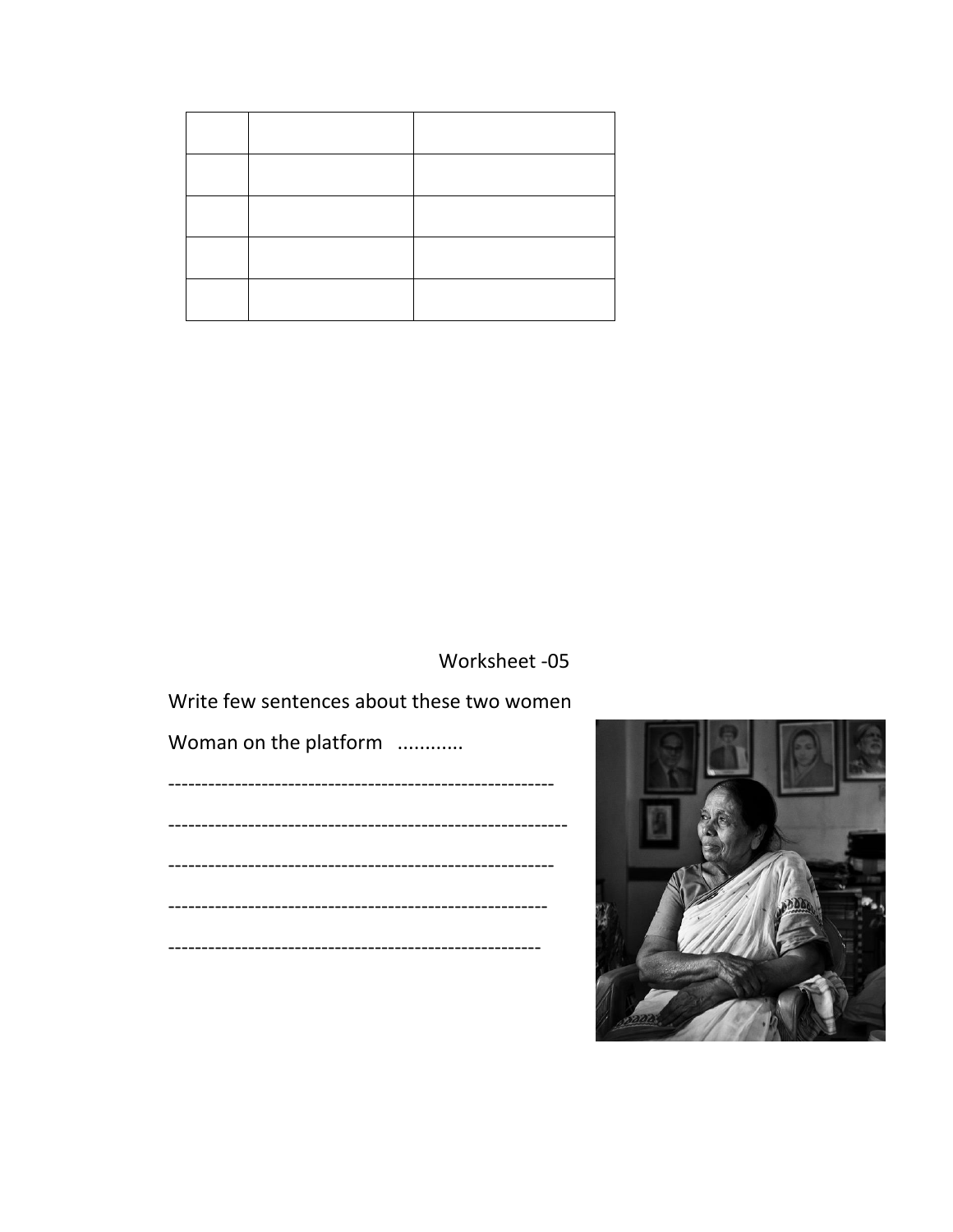

Worksheet-06

Look the picture and write few sentences about the cloud,

The clouds are different types Nimbus, stratus, Cumulus



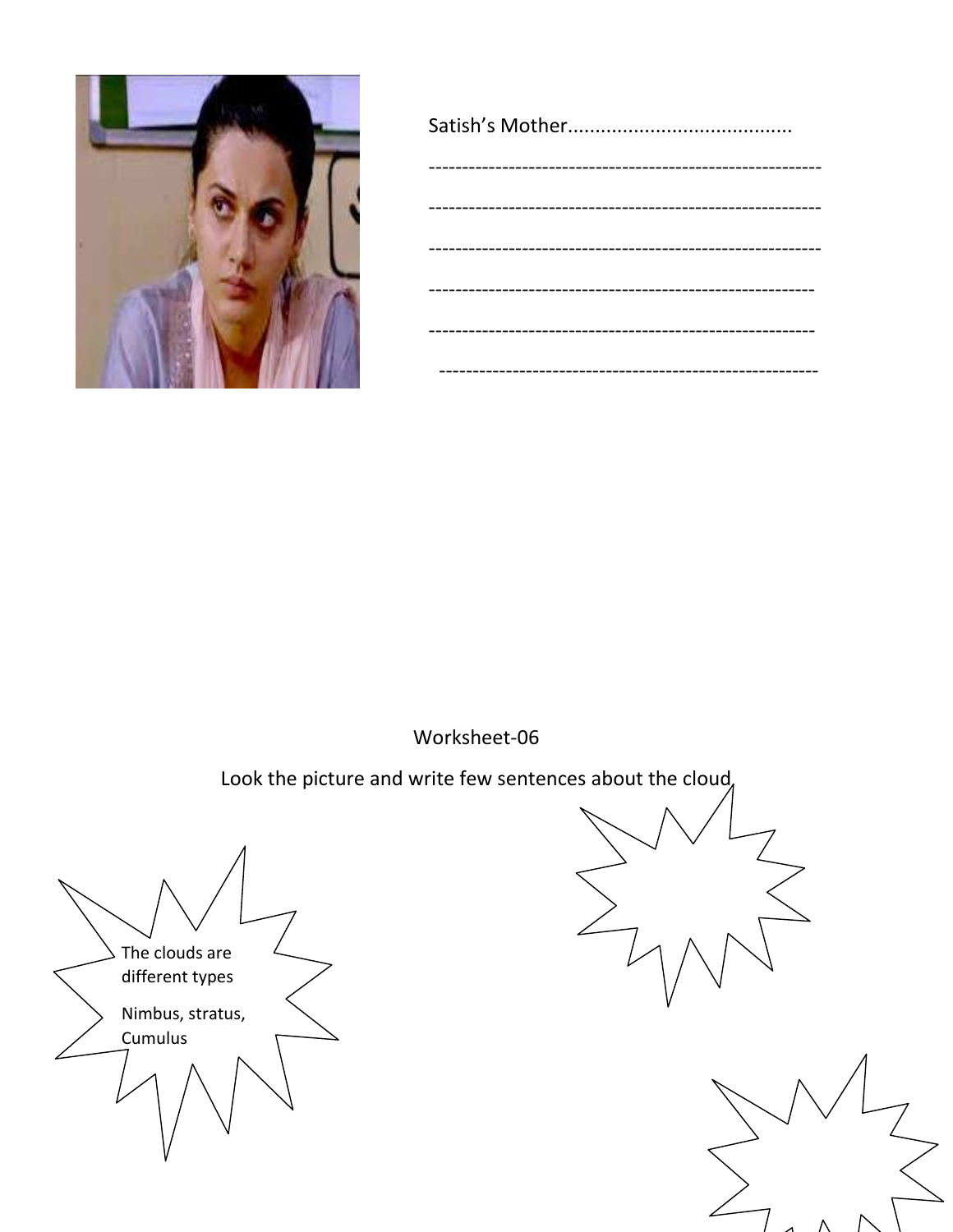

Worksheet -07

Activity:

Writing your poem

Look at the beautiful sky and take a moment and pen few lines that cross through your mind.

Worksheet -08

Compare and contrast.

Read poem given below and compare it with the poem by P B Shelly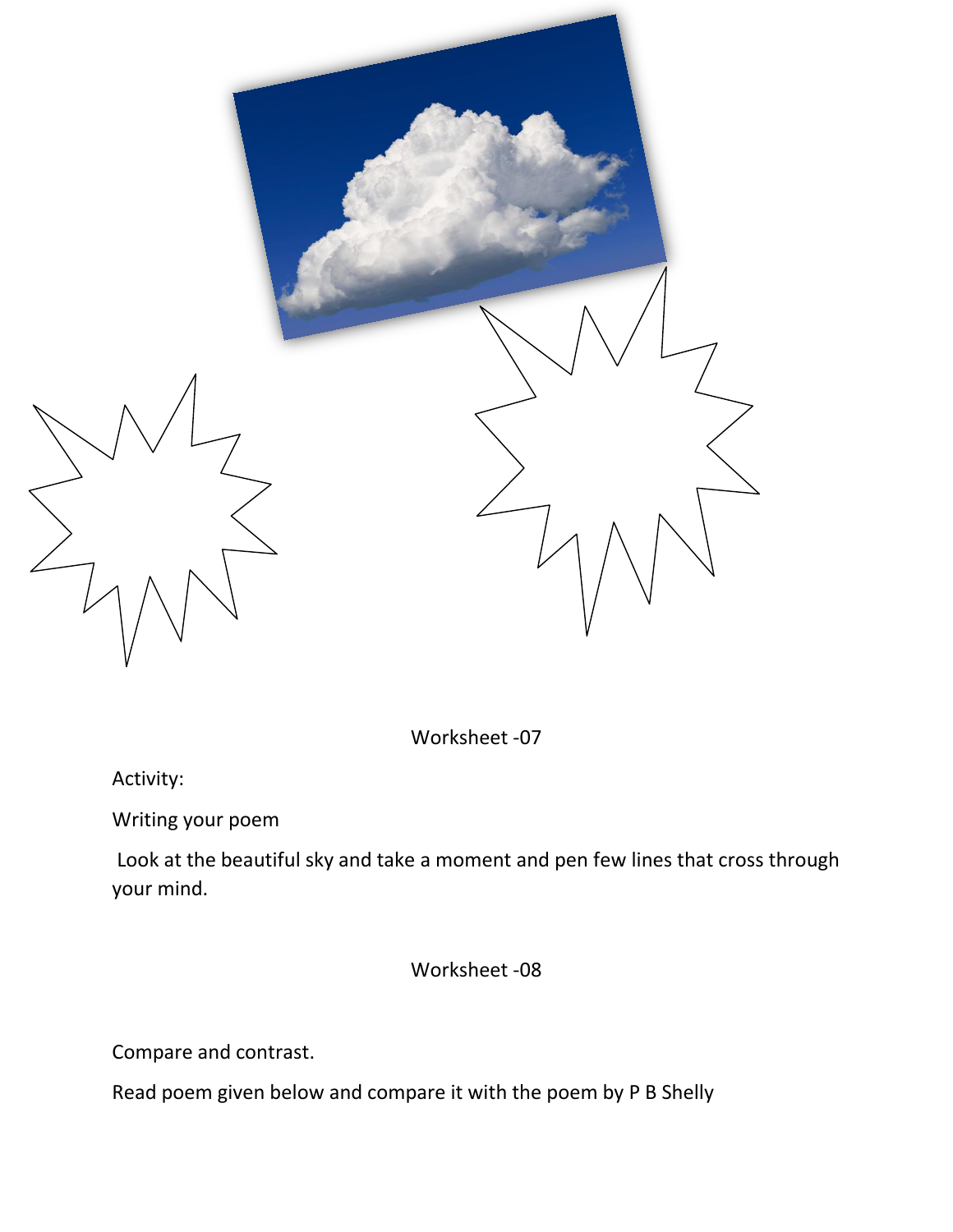## **The Cloud**

By John Wilson

A cloud lay cradled near the setting sun, A gleam of crimson tinged its braided snow; Long had I watched the glory moving on, O'er the still radiance of the lake below: Tranquil its spirit seemed, and floated slow, Even in its very motion there was rest, While every breath of eve that chanced to blow, Wafted the traveler to the beauteous west. Emblem, me thought, of the departed soul, To whose white robe the gleam of bliss is given, And by the breath of mercy made to roll Right onward to the golden gate of heaven, While to the eye of faith it peaceful lies, And tells to man his glorious destinies.

## Worksheet-09

The poet uses personification in this poem write which are the human qualities attributed to the cloud.

1. Thirsty...

Worksheet-10

### Match the meaning with Colum A with B

| SI No | Column A | Column B |
|-------|----------|----------|
|       |          |          |